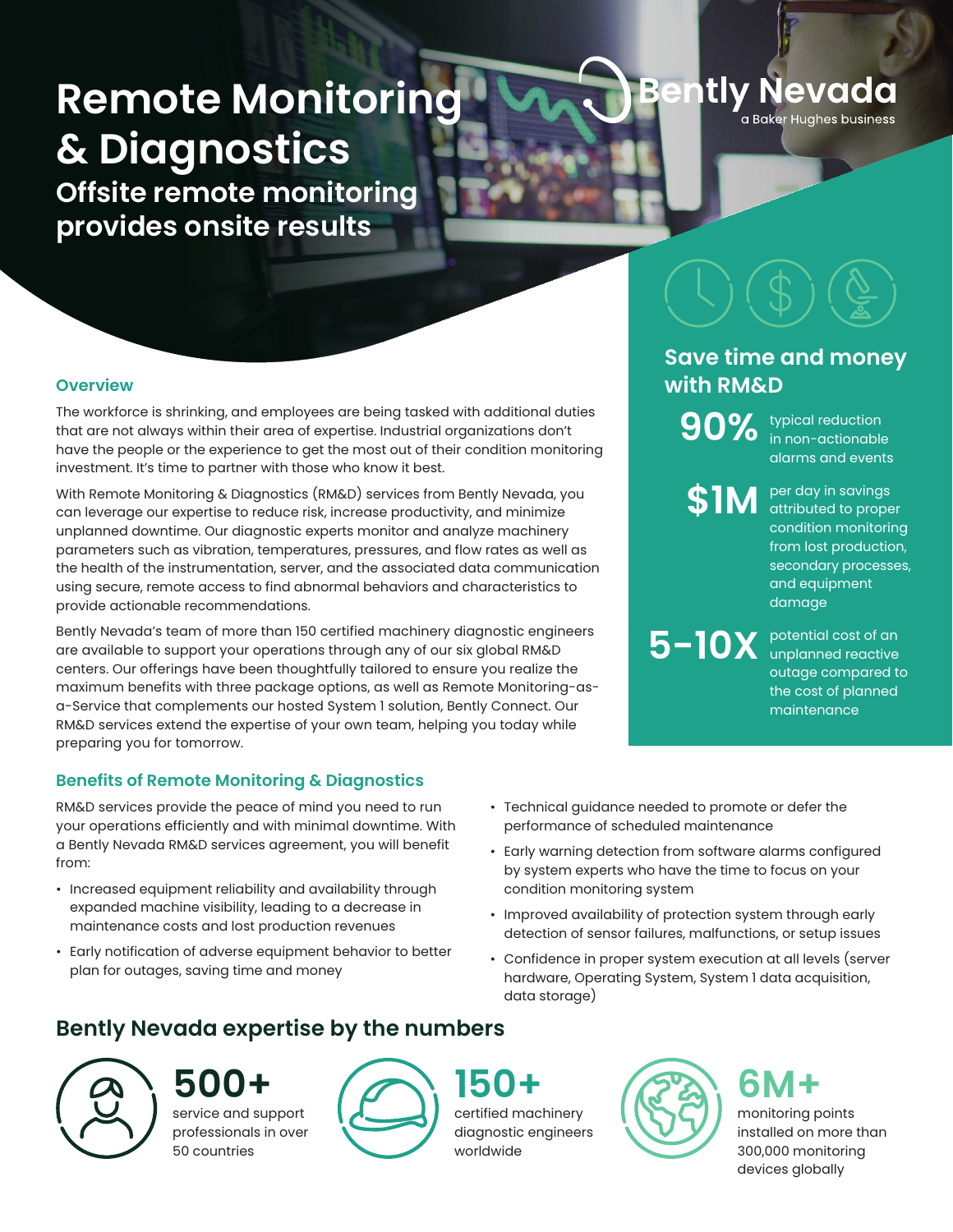### **Packages and services**

Whether you need core expertise to augment your current personnel or a comprehensive service agreement to handle all aspects of condition monitoring, our offerings are designed to meet the needs of your operations. Three package options are available.

# **Maintain**

#### **Included**

- Initial and periodic system health checks
- Initial software review, setup, and tuning
- Periodic software alarm tuning and reference data optimization
- "Essential" M&S including software updates and technical support

#### **Recommended options**

- Machinery Baseline health audit report
- Deployment of software version updates
- Operating System and Antivirus Cyber Patch deployment

# **Preventative**

#### **Included**

- Initial and periodic system health checks
- Initial software review, setup, and tuning
- Periodic software alarm tuning and reference data optimization
- Periodic machinery health reports, software alarm review, updates, and tuning
- "Essential" M&S including CAP (Cyber Asset Protection) with deployment services

#### **Recommended options**

- Machinery Baseline health audit report
- Periodic onsite visits



#### **Included**

- Initial and periodic system health checks
- Initial software review, setup,
- Continuous alarm and event management with exceptionbased health reports (during normal business hours)
- Continuously managed software health, updates, and tuning with "Essential" M&S

#### **Recommended options**

- Machinery Baseline health audit report
- Periodic onsite visits

**Software alarm tuning**: review, change, implement, configure applicable software states, and software alarms.

#### **Software reference data optimization**:

enhancement of system functionality based on historical machinery behavior and establishing reference data for future comparisons; assures the correct data is captured at the correct times and displayed in the correct formats.

**Baseline health audit report**: includes a full review of available vibration and process data for all ranges of operating conditions, with a report on any machinery, system, or instrument anomalies.

**System health checks**: a review and assessment of server health, System 1 health, and vibration protection/ monitoring system health.

- Server health includes operating system hard drive usage, System 1 database hard drive usage, CPU usage, reviews of both application event log and system health log
- System 1 health includes data acquisition status, System 1 version status, database back-up status, and data store span, consumption, size, age, and health
- Vibration protection/monitoring system health includes hardware configuration status, software version status, firmware version status, and instrument health

#### **Periodic machinery health report**:

summary of the review, investigation, and documentation of A&E occurrences on a periodic basis.

\*Ongoing: normal regional business hours; non-Holiday coverage; additional monitoring hours available upon request.

This is available for hosted, connected, and non-connected System 1 customers. The report is supplemented by a conference call to discuss findings and update the statuses of the cases.

**Onsite visits**: periodic site visits by a certified field engineer to review and assess the health of the Bently Nevada hardware and software.

#### **Alarm and event management**:

implementation and management of software alarms within their condition monitoring software to proactively manage machinery assets. Alarm conditions are evaluated to detect and diagnose instrumentation and machinery problems before they reach a serious condition.